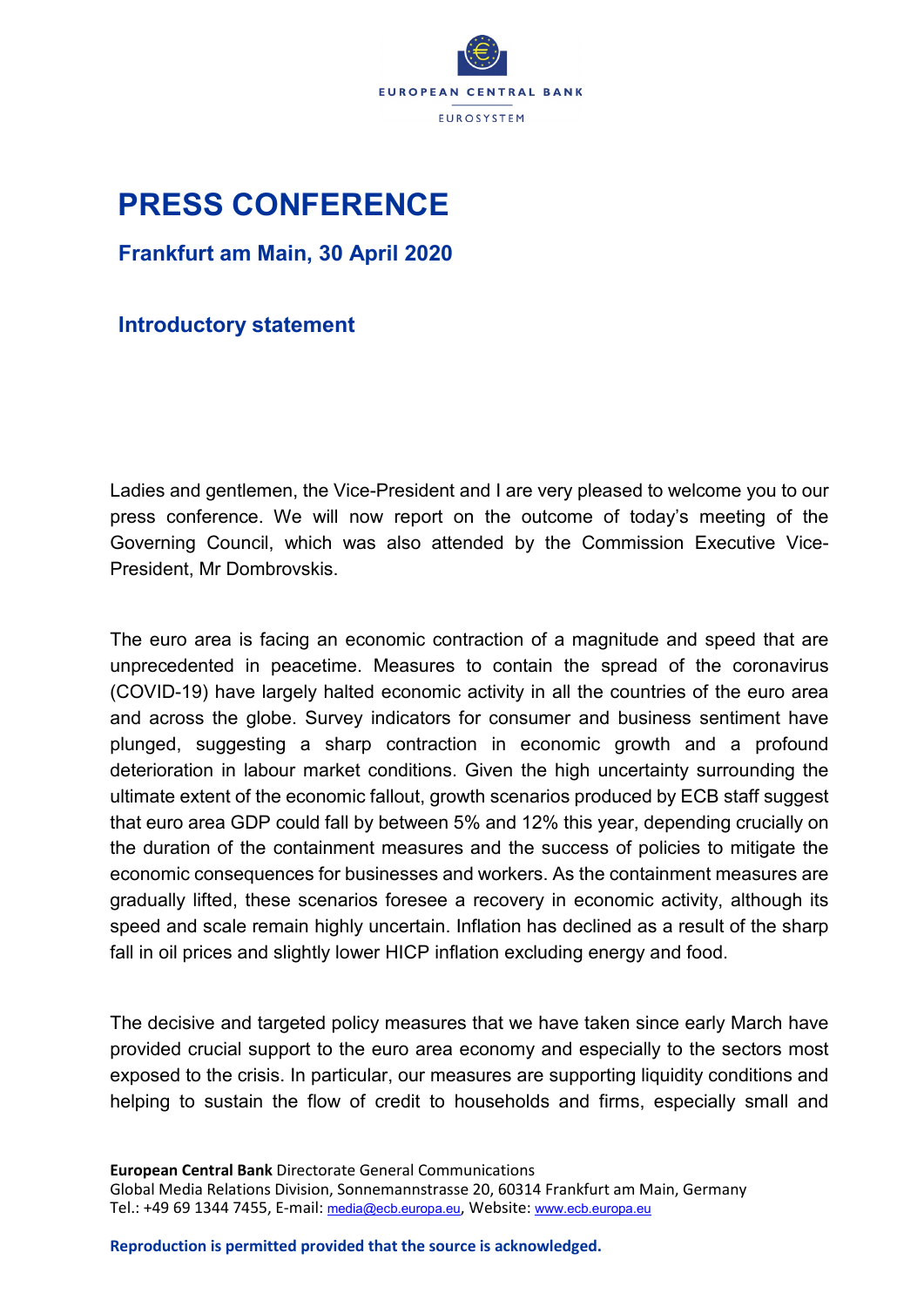medium-sized enterprises (SMEs), and to maintain favourable financing conditions for all sectors and jurisdictions.

We welcome the measures taken by euro area governments and the European institutions to ensure sufficient healthcare resources and to provide support to affected companies, workers and households. At the same time, continued and ambitious efforts are needed, notably through joint and coordinated policy action, to guard against downside risks and to underpin the recovery.

In line with our mandate, the Governing Council is determined to continue to support households and firms in the face of the current economic disruption and heightened uncertainty, in order to safeguard medium-term price stability.

Accordingly, the Governing Council decided today to further ease the conditions on our targeted longer-term refinancing operations (TLTRO III). Specifically, we decided to reduce the interest rate on TLTRO III operations during the period from June 2020 to June 2021 to 50 basis points below the average interest rate on the Eurosystem's main refinancing operations prevailing over the same period. Moreover, for counterparties whose eligible net lending reaches the lending performance threshold, the interest rate over the period from June 2020 to June 2021 will now be 50 basis points below the average deposit facility rate prevailing over the same period.

We also decided on a new series of non-targeted pandemic emergency longer-term refinancing operations (PELTROs) to support liquidity conditions in the euro area financial system and contribute to preserving the smooth functioning of money markets by providing an effective liquidity backstop. The PELTROs consist of seven additional refinancing operations commencing in May 2020 and maturing in a staggered sequence between July and September 2021 in line with the duration of our collateral easing measures. They will be carried out as fixed rate tender procedures with full allotment, with an interest rate that is 25 basis points below the average rate on the main refinancing operations prevailing over the life of each PELTRO.

**European Central Bank** Directorate General Communications Global Media Relations Division, Sonnemannstrasse 20, 60314 Frankfurt am Main, Germany Tel.: +49 69 1344 7455, E-mail: [media@ecb.europa.eu](mailto:media@ecb.europa.eu), Website: [www.ecb.europa.eu](http://www.ecb.europa.eu/)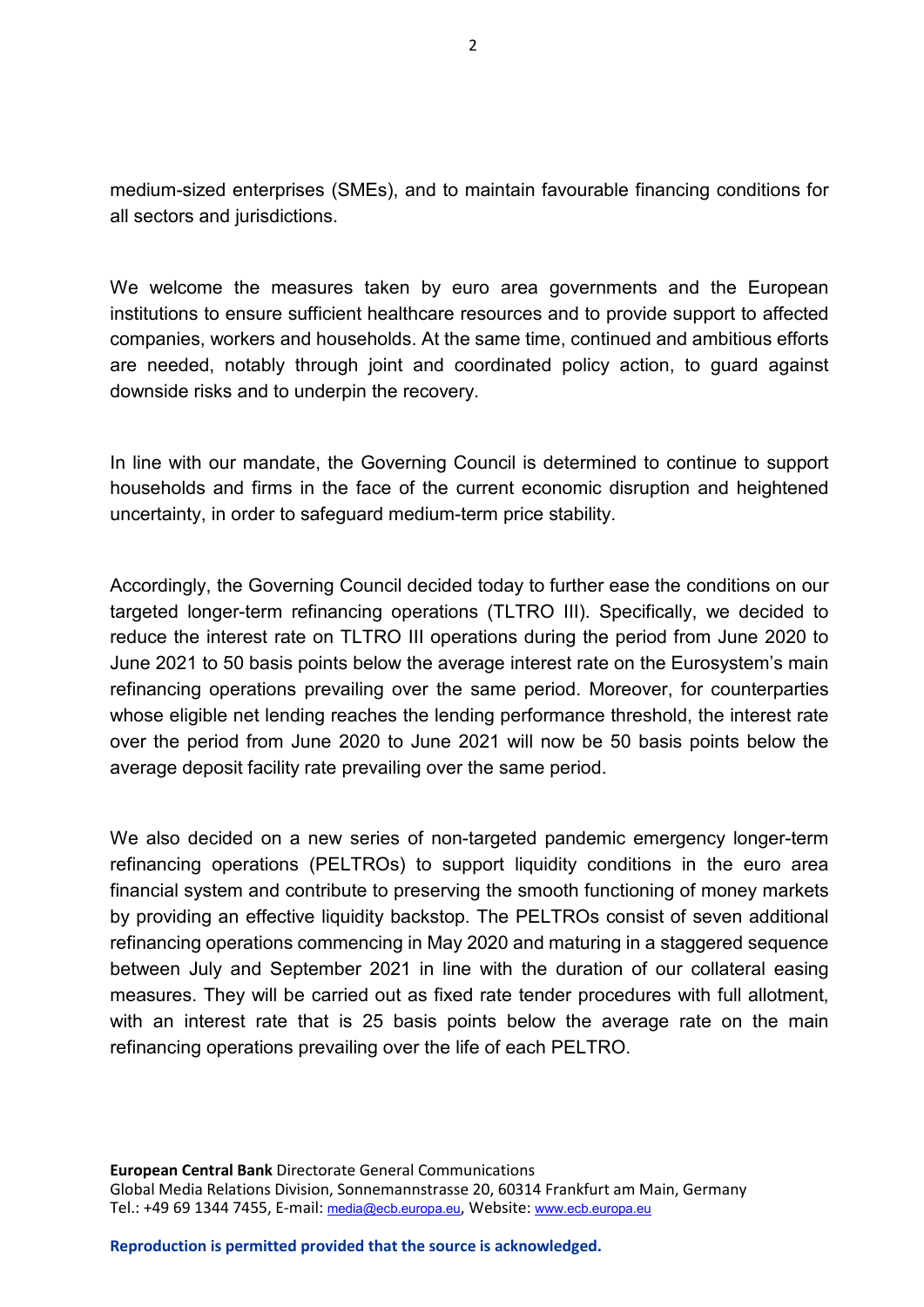Further details on the amendments made to the terms of TLTRO III and on our new PELTROs will be published in dedicated press releases this afternoon at 15:30 CET.

Since the end of March we have been conducting purchases under our new pandemic emergency purchase programme (PEPP), which has an overall envelope of €750 billion, to ease the overall monetary policy stance and to counter the severe risks to the monetary policy transmission mechanism and the outlook for the euro area posed by the coronavirus pandemic. These purchases will continue to be conducted in a flexible manner over time, across asset classes and among jurisdictions. We will conduct net asset purchases under the PEPP until the Governing Council judges that the coronavirus crisis phase is over, but in any case until the end of this year.

Moreover, net purchases under our asset purchase programme (APP) will continue at a monthly pace of €20 billion, together with the purchases under the additional €120 billion temporary envelope until the end of the year. We continue to expect monthly net asset purchases under the APP to run for as long as necessary to reinforce the accommodative impact of our policy rates, and to end shortly before we start raising the key ECB interest rates.

We also intend to continue reinvesting, in full, the principal payments from maturing securities purchased under the APP for an extended period of time past the date when we start raising the key ECB interest rates, and in any case for as long as necessary to maintain favourable liquidity conditions and an ample degree of monetary accommodation.

In addition, we decided to keep the **key ECB interest rates** unchanged. We expect them to remain at their present or lower levels until we have seen the inflation outlook robustly converge to a level sufficiently close to, but below, 2% within our projection horizon, and such convergence has been consistently reflected in underlying inflation dynamics.

Together with the substantial monetary policy stimulus already in place, these measures will support liquidity and funding conditions and help to preserve the smooth provision of credit to the real economy. At the same time, in the current rapidly evolving economic

**European Central Bank** Directorate General Communications Global Media Relations Division, Sonnemannstrasse 20, 60314 Frankfurt am Main, Germany Tel.: +49 69 1344 7455, E-mail: [media@ecb.europa.eu](mailto:media@ecb.europa.eu), Website: [www.ecb.europa.eu](http://www.ecb.europa.eu/)

**Reproduction is permitted provided that the source is acknowledged.**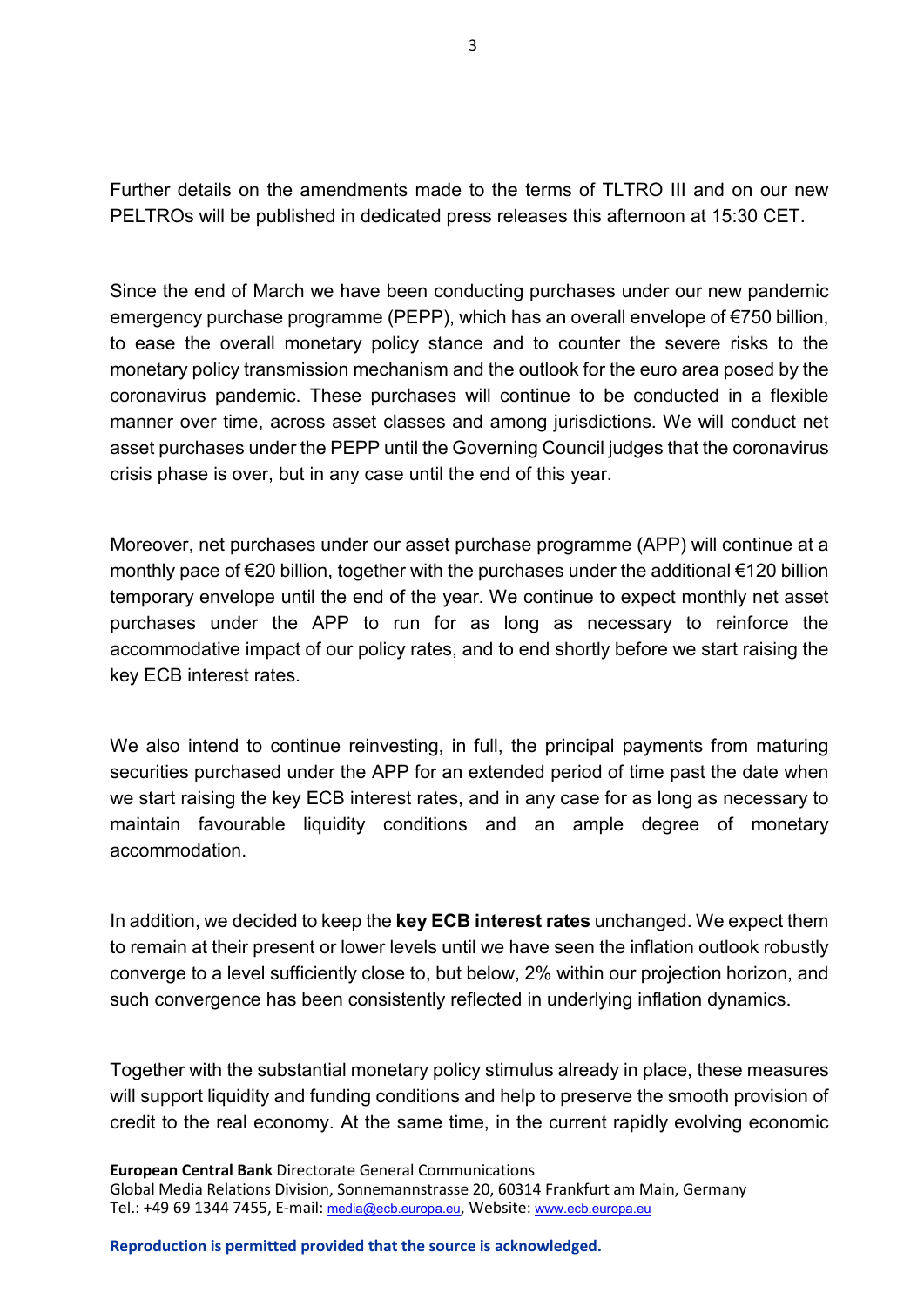environment, the Governing Council remains fully committed to doing everything necessary within its mandate to support all citizens of the euro area through this extremely challenging time. This applies first and foremost to our role in ensuring that our monetary policy is transmitted to all parts of the economy and to all jurisdictions in the pursuit of our price stability mandate. We are, therefore, fully prepared to increase the size of the PEPP and adjust its composition, by as much as necessary and for as long as needed. In any case, the Governing Council stands ready to adjust all of its instruments, as appropriate, to ensure that inflation moves towards its aim in a sustained manner, in line with its commitment to symmetry.

Let me now explain our assessment in greater detail, starting with the **economic analysis**. The latest economic indicators and survey results covering the period since the coronavirus spread to the euro area have shown an unprecedented decline, pointing to a significant contraction in euro area economic activity and to rapidly deteriorating labour markets. The coronavirus pandemic and the associated containment measures have severely affected the manufacturing and services sectors, taking a toll on the productive capacity of the euro area economy and on domestic demand. In the first quarter of 2020, which was only partially affected by the spread of the coronavirus, euro area real GDP decreased by 3.8%, quarter on quarter, reflecting the impact of the lockdown measures in the final weeks of the quarter. The sharp downturn in economic activity in April suggests that the impact is likely to be even more severe in the second quarter. Looking beyond the immediate disruption stemming from the coronavirus pandemic, euro area growth is expected to resume as the containment measures are gradually lifted, supported by favourable financing conditions, the euro area fiscal stance and a resumption in global activity.

Given the highly uncertain duration of the pandemic, the likely extent and duration of the imminent recession and the subsequent recovery are difficult to predict. However, without pre-empting the forthcoming Eurosystem staff macroeconomic projections, which will be published in June, growth scenarios produced by ECB staff suggest that euro area GDP could fall by between 5% and 12% this year, followed by a recovery and normalisation of growth in subsequent years. The extent of the contraction and the recovery will depend crucially on the duration and the success of the containment measures, how far supply capacity and domestic demand are permanently affected, and the success of policies in mitigating the adverse impact on incomes and employment.

**European Central Bank** Directorate General Communications

Global Media Relations Division, Sonnemannstrasse 20, 60314 Frankfurt am Main, Germany Tel.: +49 69 1344 7455, E-mail: [media@ecb.europa.eu](mailto:media@ecb.europa.eu), Website: [www.ecb.europa.eu](http://www.ecb.europa.eu/)

**Reproduction is permitted provided that the source is acknowledged.**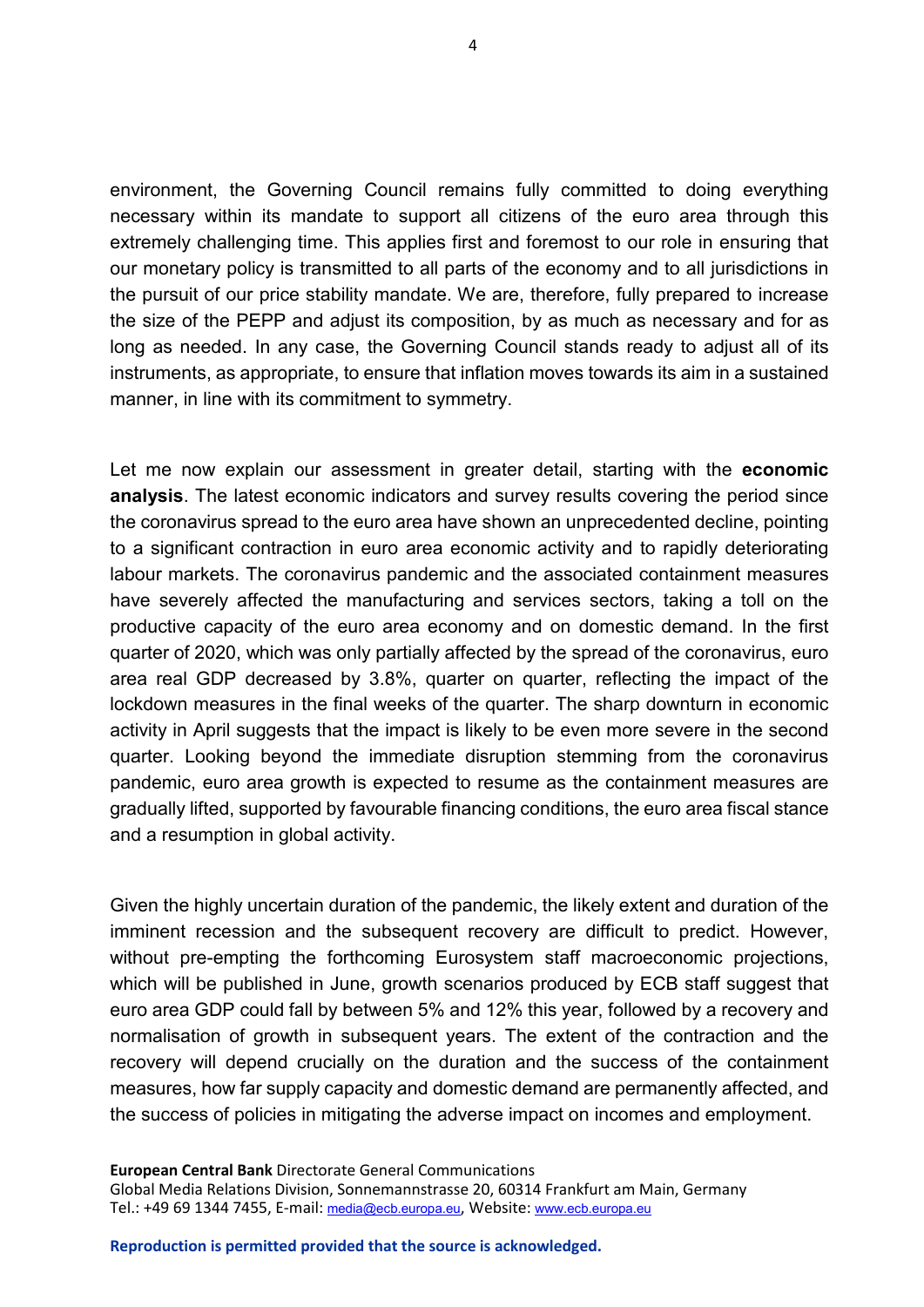According to Eurostat's flash estimate, euro area annual HICP inflation decreased from 0.7% in March to 0.4% in April, largely driven by lower energy price inflation, but also slightly lower HICP inflation excluding energy and food. On the basis of the sharp decline in current and futures prices for oil, headline inflation is likely to decline considerably further over the coming months. The sharp downturn in economic activity is expected to lead to negative effects on underlying inflation over the coming months. However, the medium-term implications of the coronavirus pandemic for inflation are surrounded by high uncertainty, given that downward pressures linked to weaker demand may be partially offset by upward pressures related to supply disruptions. Market-based indicators of longer-term inflation expectations have remained at depressed levels. Even though survey-based indicators of inflation expectations have declined over the short and medium term, longer-term expectations have been less affected.

Turning to the **monetary analysis**, broad money (M3) growth increased to 7.5% in March 2020, from 5.5% in February. Money growth reflects bank credit creation for the private sector, which is driven to a large extent by drawing on credit lines, and low opportunity costs of holding M3 relative to other financial instruments, while heightened economic uncertainty appears to have triggered a shift towards monetary holdings, likely for precautionary reasons. In this environment, the narrow monetary aggregate M1, encompassing the most liquid forms of money, continues to be the main contributor to broad money growth.

Developments in loans to the private sector have also been shaped by the impact of the coronavirus. The annual growth rate of loans to households stood at 3.4% in March 2020, after 3.7% in February, while the annual growth rate of loans to non-financial corporations stood at 5.4% in March, after 3.0% in February. These developments are also clearly visible in the results of the euro area bank lending survey for the first quarter of 2020, which indicate a surge in firms' demand for loans and for drawing on credit lines to meet liquidity needs for working capital, while financing needs for fixed investment declined. Demand for loans to households for house purchase increased less than in the previous quarter. Credit standards for loans to firms tightened slightly, while credit standards for loans to households tightened more strongly. In both cases, this was related to the deterioration in the economic outlook and a decline in the creditworthiness

**European Central Bank** Directorate General Communications Global Media Relations Division, Sonnemannstrasse 20, 60314 Frankfurt am Main, Germany Tel.: +49 69 1344 7455, E-mail: [media@ecb.europa.eu](mailto:media@ecb.europa.eu), Website: [www.ecb.europa.eu](http://www.ecb.europa.eu/)